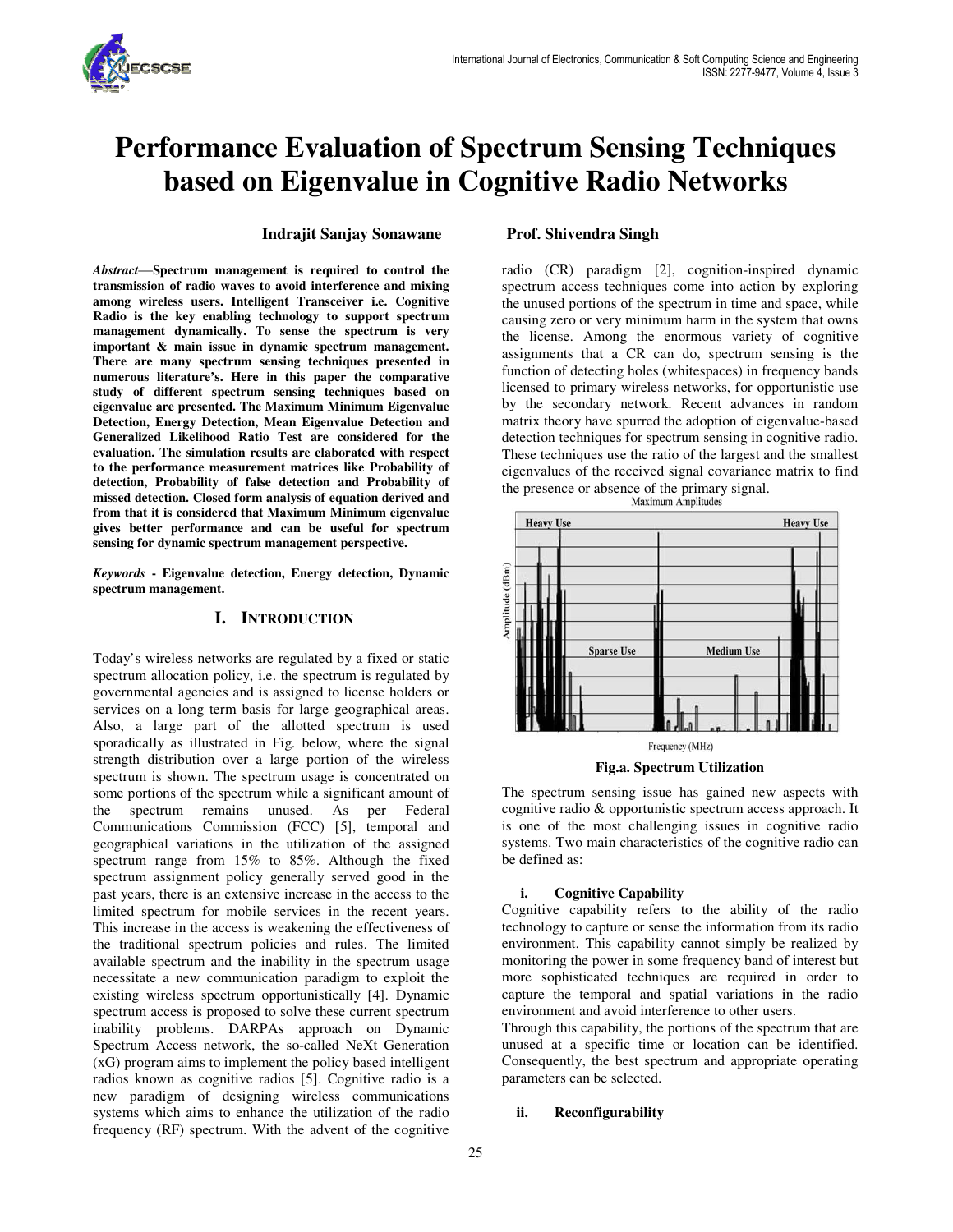

The cognitive capability provides spectrum awareness whereas Reconfigurability enables the radio to be dynamically programmed according to the radio environment. More specifically, the cognitive radio can be programmed to transmit and receive on a variety of frequencies and to use different transmission access technologies supported by its hardware design [18].

## **II. SPECTRUM SENSING**

Cognitive radio is the key technology for future wireless communication. An important requirement of the Cognitive Radio Network (CRN) is to sense the spectrum holes. Spectrum sensing is one of the most important functions in implementing cognitive radio, which empower secondary users to identify & utilize vacant spectrum resource allocated to primary users. A cognitive radio is designed to be aware of and sensitive to the changes in its environment. The spectrum sensing function empowers the cognitive radio to adapt to its environment by detecting spectrum holes. The most effective way to detect spectrum holes or white space is to identify the primary users that are receiving data within the communication range of a CR user. Spectrum sensing is used to determine the state. A cognitive radio user can allocate only an unused portion of the spectrum and the activity of the primary (licensed) users. A cognitive radio detects an unused spectrum or spectrum holes i.e. monitors the available spectrum bands, acquire their



information.

**Fig.b. Concept of Spectrum Hole** 

Spectrum sensing can be simply reduced to an identification problem, modeled as a hypothesis test. The sensing equipment has to just decide between for one of the two hypotheses as follows:

$$
H_1: X(n) = S(n) + W(n)
$$

$$
H_0: X(n) = W(n)
$$

Where,

 $\cdot S(n)$  is the signal transmitted by the primary

users.

 $X(n)$  is the signal received by the secondary

users.

 $\cdot W(n)$ <sup>,</sup> Is the additive white Gaussian noise with

variance  $\sigma_w^2$ 

Hypothesis  $H_0'$  indicates absence of primary user and that the frequency band of interest only has noise whereas 'H<sup>1</sup> ' points towards presence of primary user. Thus for the two state hypotheses numbers of important cases are:-

- $\bullet$   $H_1$  turns out to be TRUE in case of presence of primary user i.e. P  $(H_1 / H_1)$  is known as Probability of Detection (Pd).
- $H_0$  turns out to be TRUE in case of presence of primary user i.e.  $P(H_0 / H_1)$  is known as Probability of Missed-Detection (Pm).
- $H<sub>1</sub>$  turns out to be TRUE in case of absence of primary user i.e. P  $(H_1 / H_0)$  is known as Probability of False Alarm (Pf)

Mathematically,

- $P_d$  (Probability of detection) = P (H<sub>1</sub>/H<sub>1</sub>),
- $P_f$ (Probability of false alarm) = P (H<sub>1</sub> / H<sub>0</sub>), and
- $P_m$  (Probability of missed detection) = P (H<sub>0</sub> / H<sub>1</sub>).

# **III. EIGEN VALUE BASED SPECTRUM SENSING TECHNIQUES**

#### *A. Energy detection*

For the detection of unknown deterministic signals corrupted by the additive white Gaussian noise, an energy detector is derived, which is called conventional energy detector. In this technique receiver does not have much information about the PU, only the value of white Gaussian noise is known. Calculating the energy of received signal, received signal can detect easily [16, 17]. Energy detection technique is simple and can be implemented efficiently because the receiver does not necessitate any prior information to detect the PU signal. In this technique input signal is received by A/D converter then output of A/D converter  $x(n)$  is passed to square law circuit and fed to summation block. The output of summation or Integrator y(n) is compared to a pre-defined threshold . This comparison is used to discover the presence or absence of the PU signal.

#### *B. Eigenvalue based detection*

Energy detection is the robust method and does not need any information of the signal to be detected. However, energy detection relies on the knowledge of accurate noise power, and defective estimation of the noise power leads to high probability of false alarm [16]-[17]. Thus energy detection is susceptible to the noise uncertainty. Energy detection is not prime for detecting correlated signal, which is the case for most practical applications. To overcome the shortcomings of energy detection, we use new methods based on the eigenvalue of the covariance matrix of the received signal.

Among the existing spectrum sensing detection techniques [13], eigenvalue-based schemes are receiving a lot of attention [14]-[15], mainly because they do not require prior information on the transmitted signal. In some eigenvalue-based schemes, the knowledge of noise variance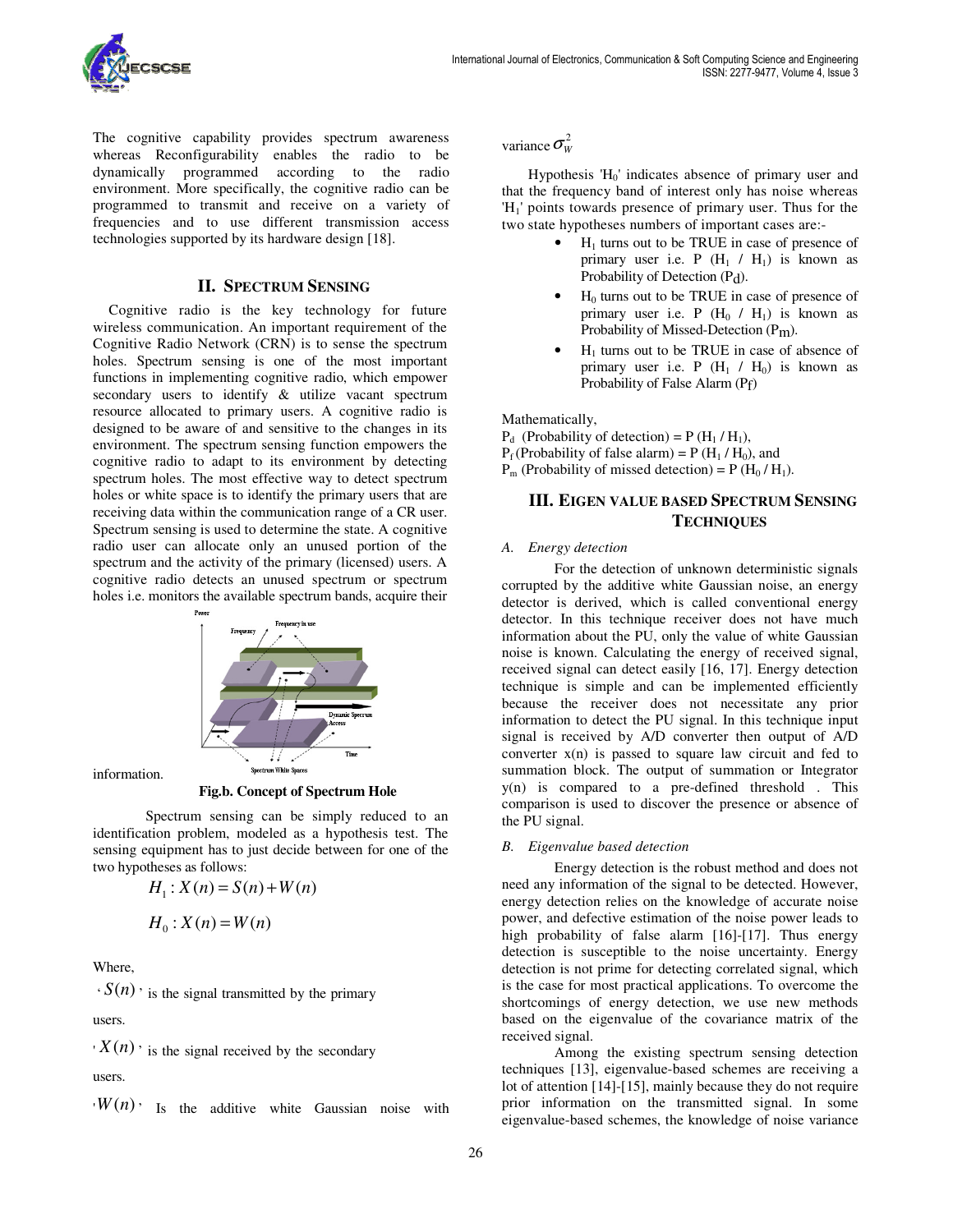

is not needed either [15]. In eigenvalue spectrum sensing, the test statistic is computed from the eigenvalues of the received signal covariance matrix.

It is shown that the ratio of the maximum eigenvalue to the minimum eigenvalue can be used to detect the signal existence. Based on some latest random matrix theories (RMT), we can quantize the ratio and find the threshold. The probability of false alarm is also found by using the RMT. The method overcomes the noise uncertainty difficulty while keeps the advantages of the energy detection [19].

In this paper the following techniques are addressed: the Energy Detection (ED), the Maximum Minimum Eigen Value Detection (MMED), the Mean Eigen value Detection (MED), and the Eigen value -Based Generalized Likelihood Ratio Test (GLRT).

### **IV. SYSTEM MODEL**

 Assume that there are *m* antennas in a CR, or *m* singleantenna CRs, each one collecting *n* samples of the received signal from *p* primary transmitters during the sensing period. Consider that these samples are arranged in a matrix  $Y \in X^{m \times n}$ . Also consider that the transmitted signal samples from the *p* primary transmitters are arranged in a matrix  $X \in X^{p \times n}$ . Let  $H \in X^{m \times p}$  be the channel matrix with elements  $\{hij\}$ ,  $i = 1, 2, ..., m$  and  $j = 1, 2, ..., p$ , representing the channel gain between the *j*-th primary transmitter and the *i*-th sensor (antenna or receiver). Finally, let **V** and  $V_{IN} \in X^{m \times n}$  the matrices containing thermal noise and IN samples that corrupt the received signal, respectively. The matrix of received samples is then,

$$
Y = HX + V + V_{IN}
$$

In eigenvalue-based sensing, spectral holes are detected using test statistics computed from the eigenvalues of the sample covariance matrix of the received signal matrix **Y**. the sample covariance matrix is given as,

$$
R=\frac{1}{n}YY^{\dagger}
$$

The eigenvalues  $\{\lambda 1 \geq \lambda 2 \geq \ldots \geq \lambda m\}$  of **R** then computed, and assuming a single primary transmitter  $(p = 1)$ , the test statistics for GLRT, MMED, MED, and ED are respectively calculated as follows,

$$
T_{GLRT} = \frac{\lambda_1}{\frac{1}{m} \sum_{i=1}^{m} \lambda_i}
$$

$$
T_{MMED} = \frac{\lambda_1}{\lambda_m}
$$

$$
T_{MED} = \frac{\frac{1}{m} \sum_{i=1}^{m} \lambda_i}{\frac{1}{m} \sum_{i=1}^{m} \lambda_i}
$$

λ

*m* λ

$$
T_{ED} = \frac{1}{m\sigma^2} \sum_{i=1}^{m} \lambda_i
$$

Where  $\sigma$  2 is the thermal noise power, which is known and with equal value in each secondary user.

#### **V. SIMULATION SETUP**

The simulation setup is as follows,

- *1) Set the following parameters:* 
	- P : number of primary users (1)
	- m: number of Cognitive Radio users (6)
	- n: number of samples of data collected from primary user (200)
	- N: number of events per sample (200)
	- P: probability of occurrence of IN noise (0.2)
	- L: MA filter length  $(5)$
	- SNR\_min: -10dB
	- SNR\_max: 20dB
	- Gamma: Threshold value(3)
- *2)* Calculate the received signal vector Y
- *3)* Compute the sample Covariance matrix R
- *4)* Find Eigenvalue of each covariance matrix
- *5)* Calculate Test Statistics for each method
- *6)* Compare Test statistics with threshold

*7)* Decide presence & absence of primary user based on hypothesis.

# **VI. SIMULATION RESULT**



**Fig 1. Comparative result analysis of Pd Vs SNR**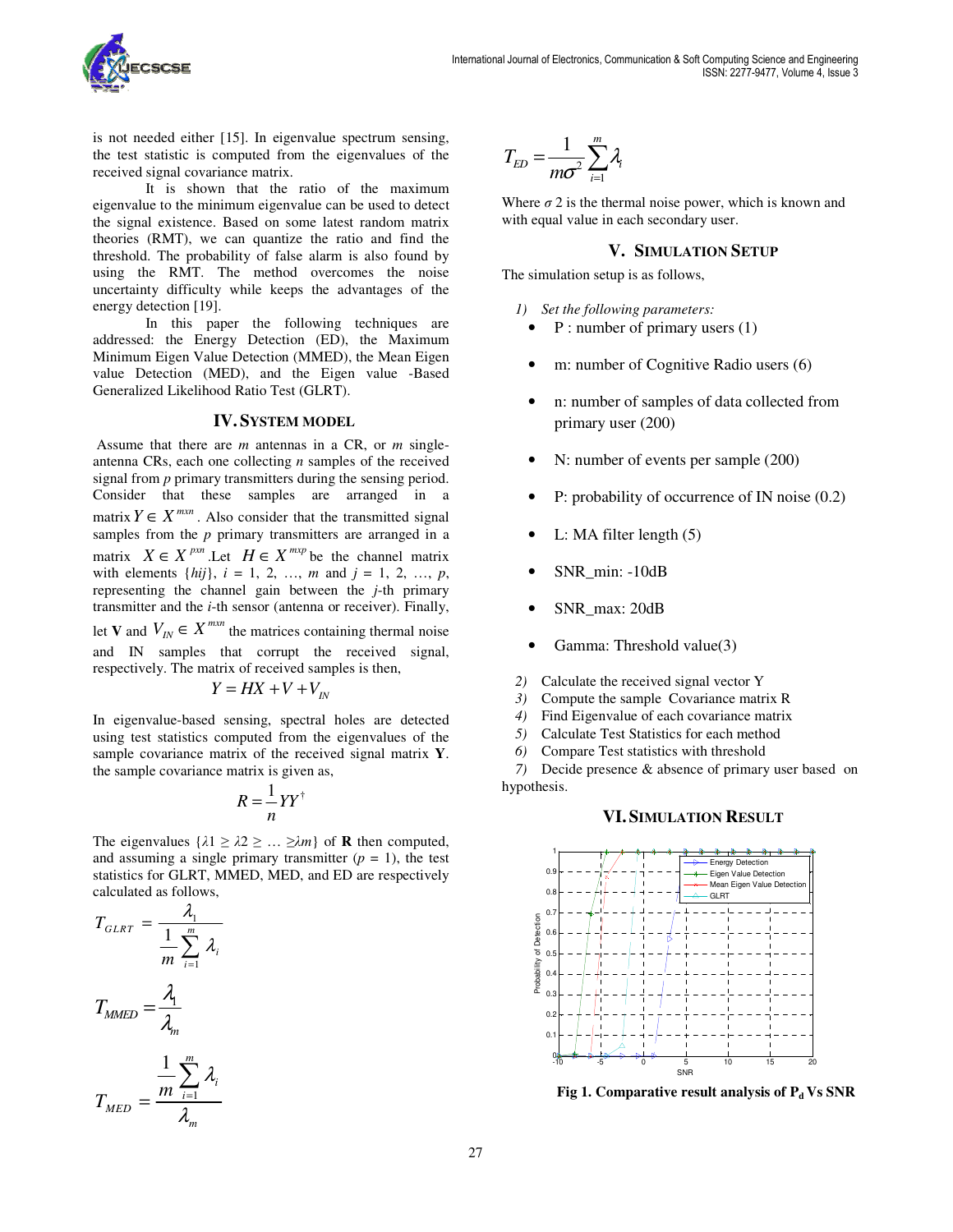

Figure 1 shows the comparative result of the probability of detection Vs SNR. It shows that the Eigenvalue based detection method performs better than the other detection methods.



**Fig 2. Comparative result analysis of**  $P_{f_a}$  **<b>Vs SNR** 

Figure 2 shows the comparative result of the probability of false alarm for different SNR values. From graph we conclude that Eigenvalue detection gives better results for low SNR Values.



**Fig 3. Comparative result analysis of Pm Vs SNR** 

Figure 3 depicts that Eigenvalue detection method is better for the probability of miss detection at lower SNR

#### **VII. CONCLUSION**

In this paper we have evaluated the performance of Spectrum Sensing Techniques based on Eigenvalue such as Energy Detection, Maximum Minimum eigenvalue based Detection method ,Mean eigenvalue detection, Generalized Likelihood Ratio Test. Test. On the basis of different performance matrices like Probability of Detection, Probability of False Alarm and Probability of Missed Detection. From the comparative results we can conclude that the Maximum Minimum Eigenvalue Based Detection method performs better than all other eigenvalue based detection methods.

#### **REFERENCES**

[1] Ashish Bagwari, Brahmijit Singh, "Comparative Performance Evaluation of Spectrum Sensing Techniques for Cognitive Radio Networks," International Conference on Computational Intelligence & Communication Network, IEEE, 978-0-7695-4850-0, 2012

[2] Shahzad A. ET. al., "Comparative Analysis of Primary Transmitter Detection Based Spectrum Sensing Techniques in Cognitive Radio Systems," Australian Journal of Basic and Applied Sciences, INSInet Publication, 4(9), pp. 4522-4531, 2010.

[3] I.F Akyildiz, W Lee, M.C Vuran, S Mohanty, "Next Generation / Dynamic Spectrum Access / Cognitive Radio Wireless Networks: A survey," Computer Networks, 50(2006) pp. 2127-2159, May 2006.

[4] Simon Haykin, David J. Thomson, and Jeffrey H. Reed. "Spectrum Sensing for Cognitive Radio," IEEE Proceeding, Vol. 97, No.5, pp: 849-87. 2009.

[5] FCC, "FCC 03-322," [Online]. Available:http://hraunfoss.fcc.gov/edocspublic/attachmatch/FCC-03-

322A1.pdf Dec.2003

[6] Federal Communications Commission. "Spectrum Policy Task Force." Rep. ET Docket no. 02-135, Nov. 2002.

[7] Parikshit Karnik and Sagar Dumbre,. "Transmitter Detection Techniques for Spectrum Sensing in CR Networks," Department of Electrical and Computer Engineering Georgia Institute of Technology, 2004.

[8] Lu Lu\*, Xiangwei Zhou, Uzoma Onunkwo and Geoffrey Ye Li, "Ten years of research in spectrum sensing and sharing in cognitive radio," In EURAS Journal on Wireless Communications and Networking, pp. 1-16, Jan. 2012.

[9] Federal Communications Commission, "Notice of proposed rule making and order: Facilitating opportunities for flexible, efficient and reliable spectrum use employing cognitive radio technologies," ET Docket No. 03-108, Feb. 2005.

[10] Mitola, J., G.Q. Maguire, "Cognitive Radio: Making Software Radios More Personal," IEEE Personal Communication Magazine, 6(4): 13-18, 1999

[11] J. G. Proakis, Digital Communications, 4th ed., McGraw-Hill.

[12] E. Hossain, D. Niyato, Z. Han, "Dynamic Spectrum access and management in cognitive Radio Networks," Cambridge University Press, 487, 2009

[13] Akyildiz IF, Lo BF, Balakrishnan R., "Cooperative spectrum sensing in cognitive radio networks: A survey," Elsevier Physical Communication. 4(1), 40-62, 2011.

[14] Zeng Y, Liang Y-C, "Eigenvalue-based spectrum sensing algorithms for cognitive radio," Communications, IEEE Transactions, 57(6):1784-93, 2009.

[15] Nadler B, Penna F, Garello R., "Performance of Eigenvalue-Based Signal Detectors with Known and Unknown Noise Level," Communications (ICC), IEEE International Conference on. 2011. p. 1-5, 2011.

[16] Digham FF, Alouini M-S, Simon MK., "On the Energy Detection of Unknown Signals Over Fading Channels," Communications, IEEE Transactions. 55(1):21-4, 2007.

[17] Urkowitz H., "Energy detection of unknown deterministic signals," Proceedings of the IEEE, 55(4):523- 531. 1967.

[18] S. Haykin, "Cognitive radio: brain-empowered communications," IEEE Journalon Selected Areas in Communications, vol. 23, no. 2, pp. 201–220, 2005.

[19] Yonghong Zeng and Ying-Chang Liang, "Maximum-Minimum EigenValue Detection for Cognitive Radio", The 18th Annual IEEE International Symposium on Personal, Indoor and Mobile Radio Communications (PIMRC'07)

[20] Deepa Bhargavi, Chandra R. Murthy "Performance Comparison of Energy, Matched-Filter and Cyclostationarity-Based Spectrum Sensing", International conference on computational Intelligence  $\&$  Communication network, IEEE 978-0-7695-4850-0, 2013.

[21] Liza.J, K.Muthumeenakshi, Radha.S, "Cooperative Spectrum Sensing in a Realistic Cognitive Radio Environment," IEEE-International Conference on Recent Trends in Information Technology, ICRTIT 2011.

[22] Ziad Khalaf, Amor Nafkha, and Jacques Palicot, "Hybrid Spectrum Sensing Architecture for Cognitive Radio Equipment," Sixth Advanced International Conference on Telecommunications (2010)

[23] Prashob R Nair, A. P. Vinod, Anoop Kumar Krishna,

"A Fast Two Stage Detector for Spectrum Sensing in Cognitive Radios", IEEE, 978-1-4244-8327-3/11/\$26.00 ©2011.